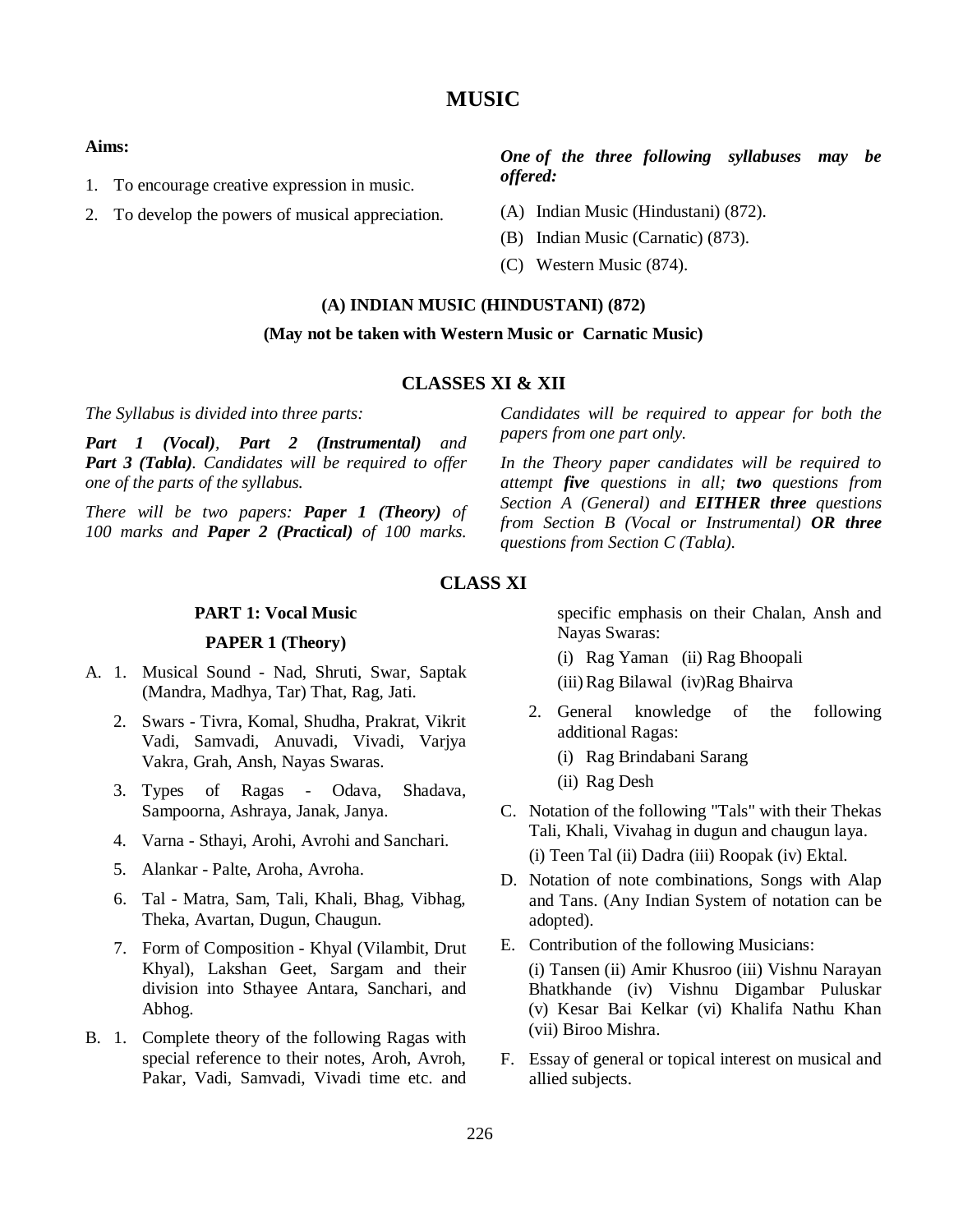## **PAPER 2 (Practical)**

1. Demonstration of the following Ragas by singing Khyal with complete improvisation with five Tans:

(i) Rag Yaman (ii) Rag Bhoopali (iii) Rag Bilawal (iv) Rag Bhairva.

2. Swar Vistar in the following additional Ragas:

(i) Rag Brindavani Sarang.

(ii) Rag Desh.

- 3. One "Bilambit Khyal" in any one Raga in paragraph 1.
- 4. Identification and production of all the twelve notes individually or jointly in small note combinations with definite Matras of each.
- 5. Recitation of the following Tals with Dugun of Chaugun Laya showing various divisions by Tali, Khali and Bhari, by hand beats:
	- (i) Teen Tal
	- (ii) Dadra Tal
	- (iii) Rupak Tal
	- (iv) Ektal
- 6. Practice of rendering dugun and Chaugun Laya by Swara numericals or syllables.
- 7. Practice of singing Arohi, Avrohi of ten principal scales (Thats)

#### **PART 2: Instrumental Music**

## **PAPER 1 (Theory)**

- A. 1. Musical Sound: Nad, Shruti, Swar, Septak (Mandra, Madhya- Tar) That, Rag, Jati.
	- 2. Swaras: Tivra, Komal, Shuddha, Prakrat, Vikrit, Vadi, Samvadi, Vivadi, Vakra, Varjya, Grah, Ansh, Nayas.
	- 3. Types of Ragas: Odava, Shadava, Sampoorna, Ashraya, Janak, Janya.
	- 4. Varna: Sthayee, Arohi, Avrohi and Sanchari.
- 5. Alankaras: Palte, Aroha, Avroha.
- 6. Tal, Matra, Sam, Tali, Khali, Bhag, Vinhag, Theka, Avartan, Dugun, Chaugun.
- B. 1. Complete theory of the following Ragas with special reference to their notes: Aroh, Avroh, Pakad, Vadi, Samvadi, Vivadi time etc. and specific emphasis on their chalan, Ansh and Nayas Swaras.
	- (i) Rag Yaman
	- (ii) Rag Bhoopali
	- (iii) Rag Bhairva
	- (iv) Rag Bilawal
	- 2. General Knowledge of the following additional Ragas:
		- (i) Brindabani Sarang
		- (ii) Rag Desh
- C. Notation of the following Talas with their thekas, Tali, Khali, Vibhag in Dugun and Chaugun Laya:

(i) Teen Tal (ii) Dadra (iii) Rupak (iv) Ektal.

- D. Notation of note combination with Gat and Alap Tora and Jhala.
- E. Contribution of the following Musicians:

(i) Tansen (ii) Amir Khusroo (iii) Vishnu Narayan Bhatkhande (iv) Vishnu Digambur Puluskar (v) Kesar Bai Kelkar (vi) Khalifa Nathu Khan (vii) Biroo Mishra.

- F. Essay of general topical interest on Music and allied subjects.
- G. Manner of holding the instrument while playing it.
- H. Explanation/Definition of the following Bols:

(i) Akarsh (ii) Apkarsh Bols.

Gat Razakhani - Maseet Khani

- I. Description of various parts of musical instruments.
- J. Classification of Indian musical instruments:

(i) Tat (ii) Vitat (iii) Sushir (iv) Avnada.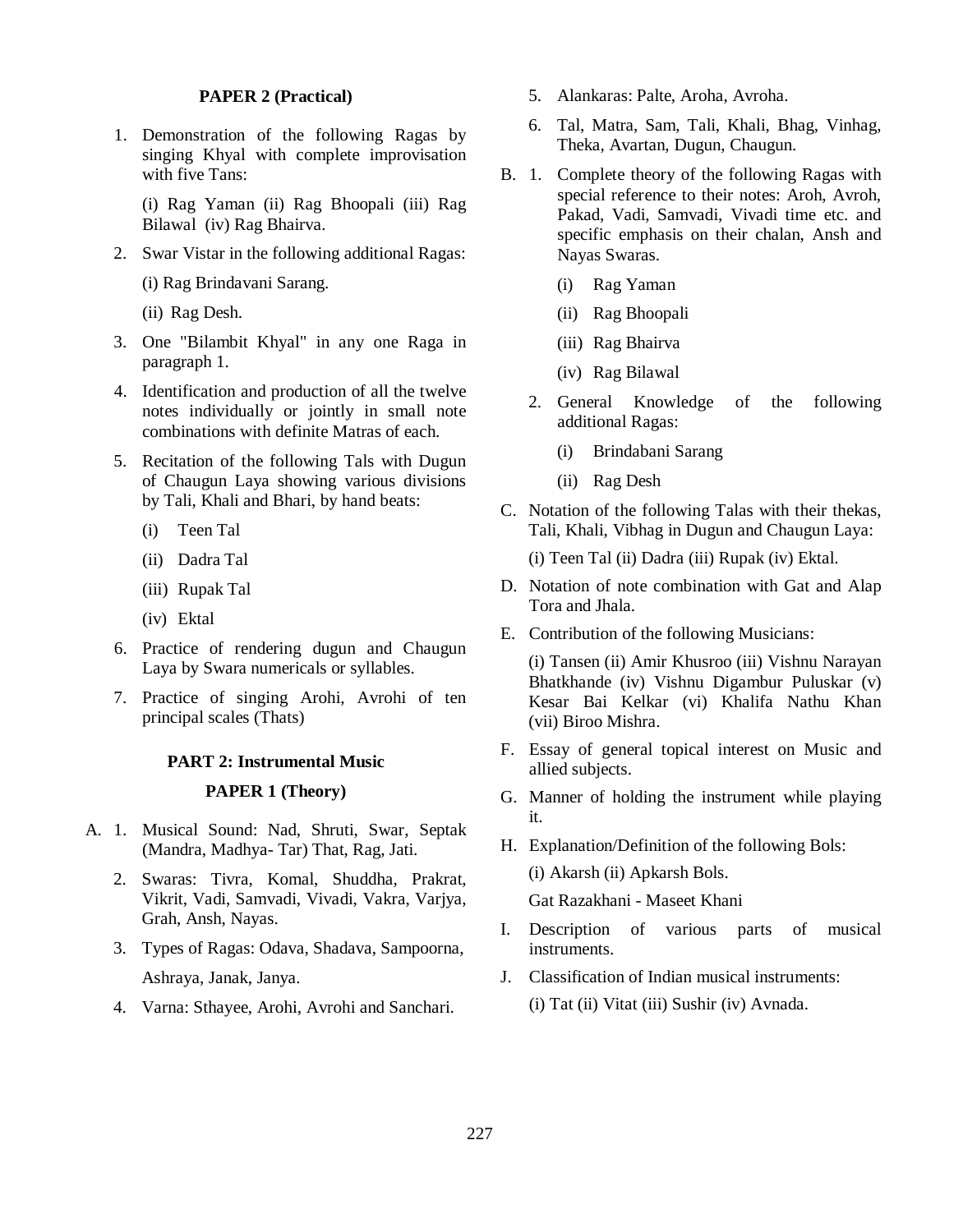## **PAPER 2 (Practical)**

- A. Demonstration of following Ragas by playing Gat with improvisation: Five Toras.
	- (i) Rag Yaman
	- (ii) Rag Bhoopali
	- (iii) Rag Bhairva
	- (iv) Rag Bilawal
- B. Swar Vistar or Jod Alap in the following additional Ragas:
	- (i) Rag Brindabani Sarang
	- (ii) Rag Desh
- C. One Masseet Khani Gat in any one Raga in paragraph 1.
- D. Identification and production of all the twelve notes individually or jointly in small note combination with definite Matras of each.
- E. Playing Ten Alankars.
- F. Recitation of the following Talas with Dugun and Chaugun speed showing various division by Tali, Khali and Bhari by hand.
	- (i) Teen Tal (ii) Dadra (iii) Rupak (iv) Ektal.
- G. Practice of rendering Dugun and Chaugun speeds by Swaras, numericals or syllables.
- H. Practice of playing Arohi, Avrohi, of Ten Principal scales - That.

## **PART 3: Instrumental Music-Percussion (Tabla)**

## **PAPER 1 (Theory)**

A. Contribution of the following Musicians:

(i) Tansen (ii) Amir Khusroo (iii) Vishnu Narayan Bhatkhande (iv) Vishnu Digambar Puluskar (v) Biroo Mishra (vi) Kesar Bai Kelkar (vii) Khalifa Nathu Khan

B. Essay of general or topical interest on musical and allied subjects.

C. Explanation of the following:

(i) Theka (ii) Avartan (iii) Kisam (iv) Tukda (v) Mukhada (vi) Mohra (vii) Uthan (viii) Paran (ix) Peshkara

D. Complete Tal notation of the following Tals with Dugun and Chaugun Layakaris:

(i) Teen Tal (ii) Ektal (iii) Chartal (iv) Rupak (v) Tivra

E. Five Pranas of Tal and explanation thereof:

| $(i)$ Kal  | (ii) | Marg (iii) |      | Kriya |
|------------|------|------------|------|-------|
| $(iv)$ Ang | (v)  | Kala       | (vi) | Laya  |

- F. Manner of holding the instrument while playing.
- G. Brief history and origin of Instrument.
- H. Classification of Indian Instruments: Tat, Vitat, Sushir, Ghan, Avnadha
- I. Description of the various parts of the Instrument.
- J. Technique of producing syllables on Tabla (Dayan and Bayan Both Sides) individually and jointly.

## **PAPER 2 (Practical)**

- 1. Playing the following Tals on Tabla in Thah Dugun and Chaugun Laya Karies:
	- (i) Teen Tal
	- (ii) Ektal
	- (iii) Chartal
	- (iv) Rupak
	- (v) Tivra
- 2. Keeping the wazen of the Tal intact, demonstration of the following:
	- (i) One Peshkara or Uthan for Kayadas and their Paltas in Teen Tal.
	- (ii) Four Kismes in Teen Tal.

(iii) One Paran in Chartal or Ektal.

(iv) One Tiha in Rupak or Tivra.

- 3. Identification and production of syllables on Tabla.
- 4. Accompaniment of Tabla (only Thekas) with music played or sung.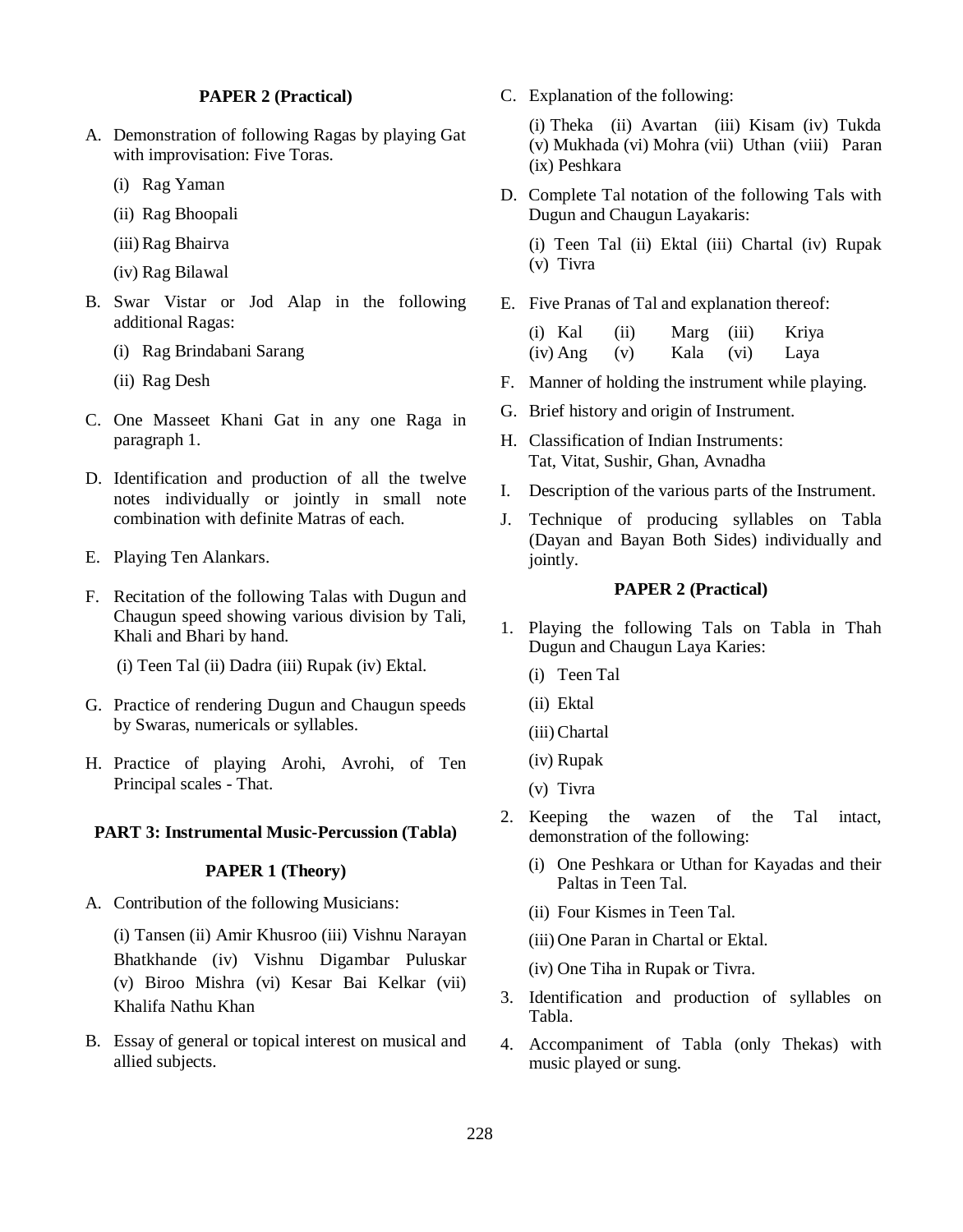## **PART I: Vocal Music**

## **PAPER 1 (Theory)**

- A. Explanation and definition of the following:
	- 1. Production, Transmission and reception of Sounds, Volume, Pitch, and Timbre.

Relation between frequency and length of wire vis-a-vis wire tension.

- 2. Type of Ragas: Purva, Uttar, Sandi-Prakash, Shudha, Chhayalag, Sankirana.
- 3. Forms of composition: Dhrupad, Dhamar and their division in to Sathai, Antra, Alap, Tan, Meend, Andolan, Gamak, Kan.
- 4. Sangeet:
	- (i) Two systems of Indian classical music.
	- (ii) Division of twenty two shruties among seven notes.
	- (iii)Formation of "That" out of Saptak.
	- (iv) Classification of Ragas among "Thats".
	- (v) Relationship between Vadi Swar and time of Raga.
	- (vi) Time Table of Raga.
- 5. Laya: Drut, Vilambit and Madhya Laya.
- B. Complete theory of the following Ragas with:
	- 1. Special reference to their notes, Aroh, Avroh, Pakar Vadi, Samvadi, time etc.
		- (i) Rag Asawari (ii) Rag Khamaj (iii) Rag Kafi (iv) Rag Bhairvi.
	- 2. General Knowledge of the following Ragas:
		- (i) Rag Bageshwari, (ii) Rag Malkauns
	- 3. Notation of the following Talas in Dugun and Chaugun Laya:

(i) Chartal (ii) Tivra Tal (iii) Zhaptal (iv) Kahrva.

4. Notation of note combinations, "Khyal" with Alap & Tan (Any Indian system of notation can be adopted).

- 5. Identification of Ragas by written notecombination
- 6. Comparison and contrast between Ragas.
- 7. Brief History of Indian Music.
- 8. Contribution of the following musicians:

(i) Adarang, (ii) Fiyaz Khan, (iii) Bade Ghulam Ali Khan (iv) Dagar Brothers, (v) Inayat Khan, (vi) Allaudin Khan.

9. Essay of general or topical interest on music and allied subject.

## **PAPER 2 (Practical)**

The practical work is to be assessed by the teacher and a Visiting Examiner appointed locally and approved by the Council.

1. Demonstration of the following Ragas by singing "Khyal" with Alap, Bol alap, Sargam and Tans:

(i) Rag Asawari (ii) Rag Khamaj (iii) Rag Kafi (iv) Rag Bhairvi.

- 2. Swar Vistar in the following additional Ragas:
	- (i) Rag Bageshwari (ii) Rag Malkauns.
- 3. One "Dhrupad" in any of the Ragas in Paragraph 1.
- 4. Identification and production of all the twelve notes individually or jointly in small combinations with definite Matras of each.
- 5. Use of grace notes, Khatka, Murki, Sparsh.
- 6. Identification of all the Ragas by listening to their main Alaps.
- 7. Singing of Ten Alankars.
- 8. Recitation of the following Talas in Dugun and Chaugun Laya:

(i) Chartal (ii) Jhaptal (iii) Tivra (iv) Kaharva.

- 9. Practice of singing self-made Alaps by quick changeover from one Raga to another in a sequence of at least two Ragas.
- 10. Practice of rendering Dugun, Chaugun by Swaras, numericals or syllables.
- 11. Practice of singing Arohi and Avrohi of ten principal scales "Thats".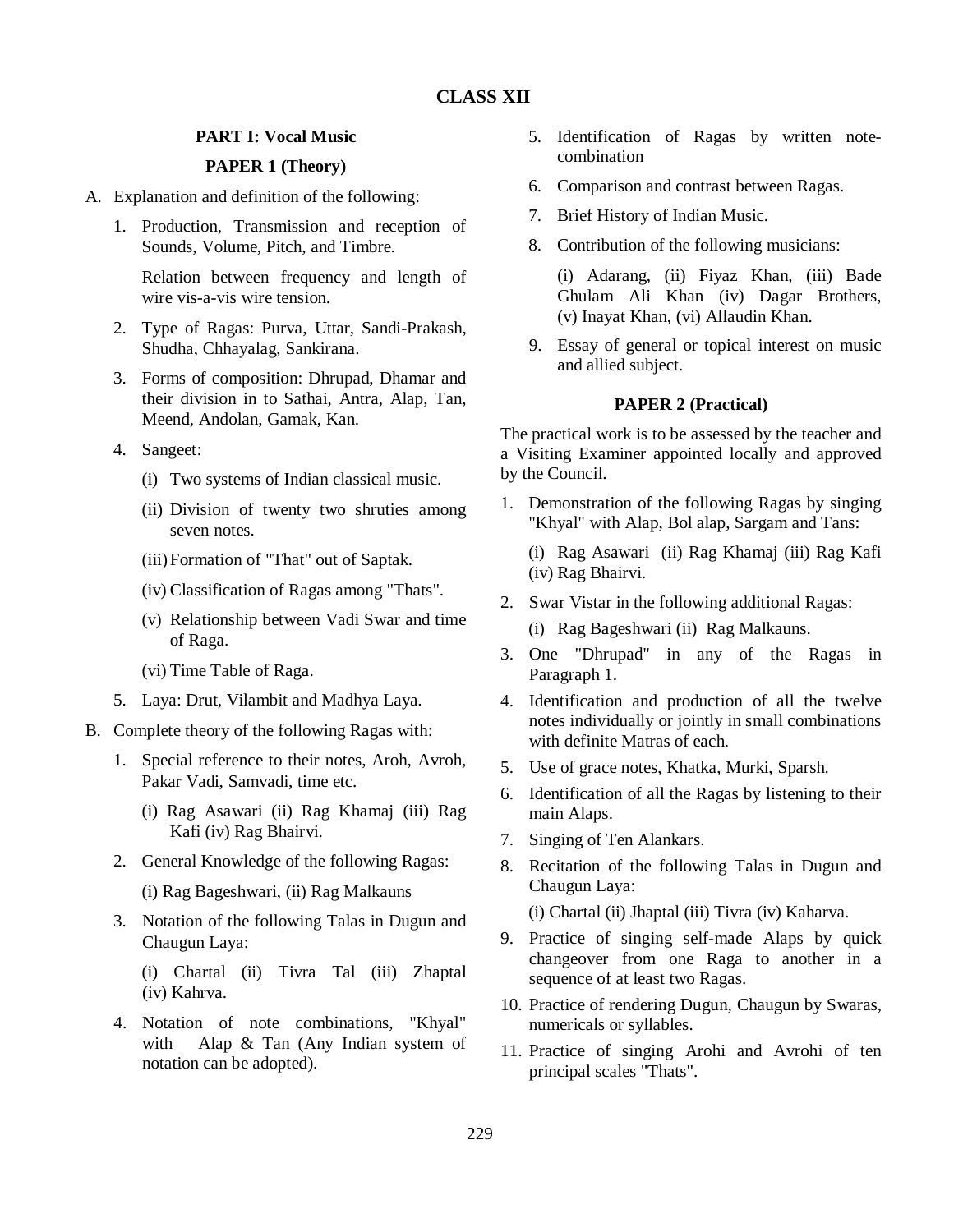## **PART 2: Instrumental Music**

## **PAPER 1 (Theory)**

- A. Explanation and Definition of the following:
	- 1. Production, transmission and reception of Sound, Volume, Pitch and Timbre.

Relation between frequency and length of wire vis-a-vis wire tension.

- 2. Types of Ragas: Poorva, Uttar, Sandhi-Prakash, Shuddha, Chhayalag, Sankirna.
- 3. Meend, Andolan, Gamak, Kan.
- 4. Sangeet:
	- (i) Two main systems.
	- (ii) Division of twenty-two shruties among seven notes.
	- (iii) Placement of Swaras on specific shruties.
	- (iv) Formation of "That" out of Saptak.
	- (v) Classification of Ragas among "Thats".
	- (vi) Relationship between vadi and time of Ragas.
	- (vii) Time of Ragas.
- 5. Laya: Drut, Madhya, Vilambit, Athgun Laya.
- B. 1. Complete theory of the following Ragas with special reference to their notes, Aroh, Avroh, Pakar, Vadi, Samvadi time etc. and special emphasis on their Ansh, Challan and Nayas Swaras:

(i) Rag Asawari (ii) Rag Khamaj (iii) Rag Bhairavi (iv) Rag Kafi.

- 2. General knowledge of the following Ragas:
	- (i) Rag Bageshwari (ii) Rag Malkauns.
- C. Notation of the following Tals in Dugun and Chaugun Laya:
	- (i) Chartal (ii) Tivra (iii) Zhaptal (iv) Kaharva.
- D. Notation of note combination.

Gat with Alap, Tora, Jhala (Any System of notation can be adopted).

- E. Identification of Ragas by written notes combination.
- F. Comparison and contrast between Ragas.
- G. Brief history of Indian Music.
- H. Contribution of the following Musicians:

(i) Adarang (ii) Fiyaz Khan (iii) Bade Ghulam Ali Khan (iv) Dagar Brothers (v) Inayat Khan (vi) Allauddin Khan.

- I. Essay of general or topical interest on music and allied subjects.
- J. Explanation/Definition of the following:

Chal Achal That, Zamzama, Murki, Khatka, Krintan, Kampan.

K. Brief history and origin of musical instruments.

## **PAPER 2 (Practical)**

The practical work is to be assessed by the teacher and a Visiting Examiner appointed locally and approved by the Council.

1. Demonstration of the following Ragas by playing Gat with complete improvisation: Ten Toras with five types of Jhala:

(i) Rag Asawari; (ii) Rag Khamaj; (iii) Rag Bhairvi; (iv) Rag Kafi.

2. Swar Vistar or Jod Alap in the following additional Ragas:

(i) Rag Bageshwari (ii) Rag Malkauns.

- 3. One Massit khani Gat in any of the Ragas in paragraph I.
- 4. Identification and production of all the twelve notes individually or jointly in small combinations with definite Matras of each.
- 5. Use of grace notes, Khatka, Murki, Sparsh.
- 6. Identification of all the Ragas prescribed for Class XII by listening to their Alap.
- 7. Playing of ten Alankars.
- 8. Recitation of the following Talas in Dugun and Chaugun Laya:
	- (i) Chartal; (ii) Jhaptal; (iii) Tivra; (iv) Kahrva.
- 9. Practice of playing self made Alap by quick change over from one Raga to another in a sequence of at least two Ragas.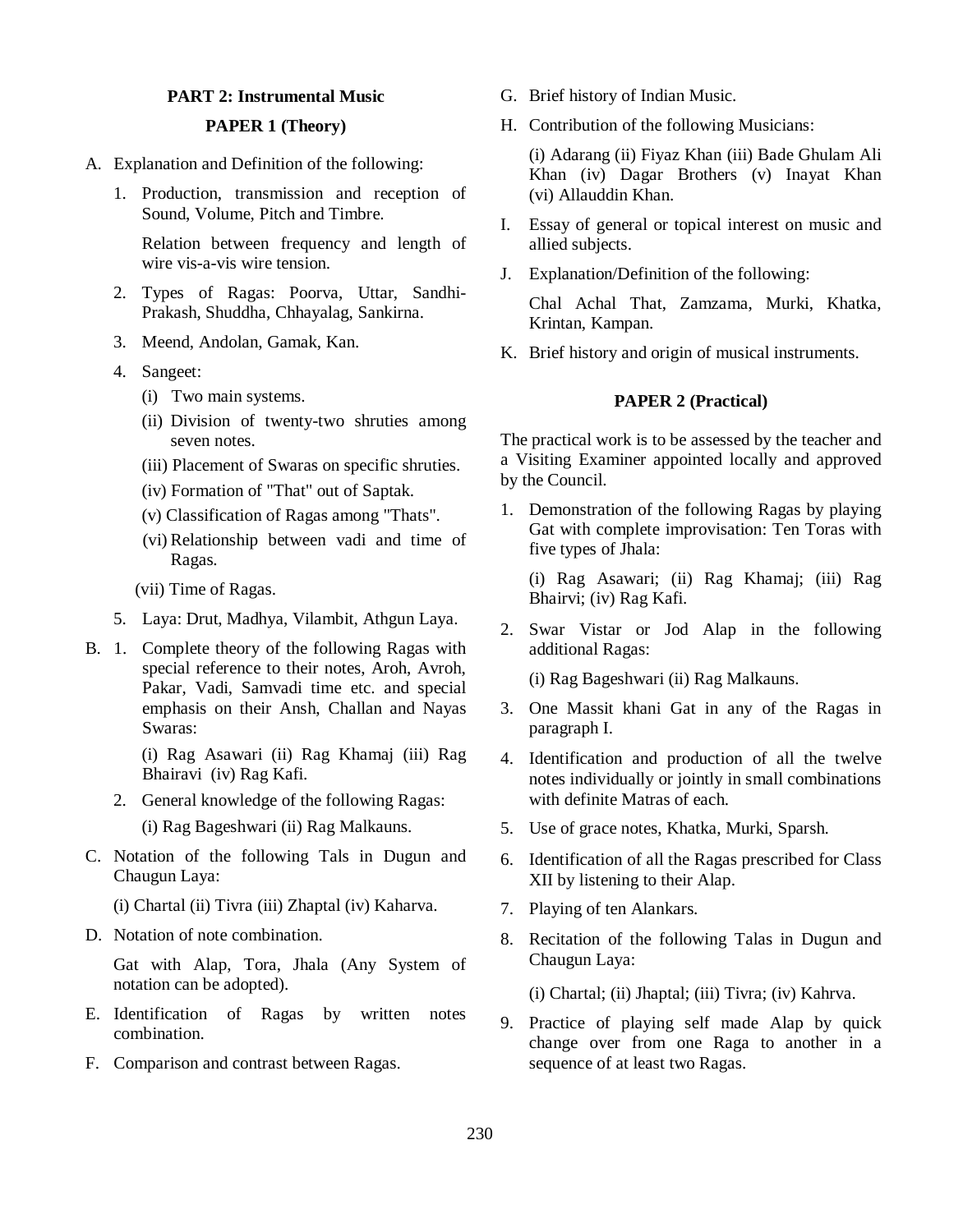- 10. Practice of rendering Dugun, Chaugun, Tigun, Athgun speeds by Swaras numericals or syllables.
- 11. Practice of playing Arohis and Avrohis of ten principal scales - "That".

# **PART 3: Instrumental Music-Percussion (Tabla) PAPER 1 (Theory)**

- A. Contribution of the following Musicians:
	- (i) Adarang (ii) Fiyaz Khan
	- (iii)Bade Ghulam Ali Khan (iv) Dagar Brothers
	- (vi) Allauddin Khan
- B. Essay of general or topical interest on music and allied subjects.
- C. Brief history of Indian music.
- D. Five Pranas of Tal and explanation thereof:
	- (i) Grah (Sam, Visham, Atit, Anaghat)
	- (ii) Jati (Chatasra, Tisra, Misra, Khand, Sankirna)
	- (iii) Yati
	- (iv) Prastar
- E. Explanation of the following:
	- (i) Sath (ii) Tihai (Damdar/Bedam) (iii) Ga (iv) Kayada (v) Palta (vi) Rela (vii) Laggi (viii) Lari

F. Complete Tal notation of the following Tals:

(i) Jhaptal (ii) Dadra (iii) Tilwara (iv) Dhamar (vi) Jhoomra

G. Tal rotation of Kayada, Palta, etc., with clear indication of Sam, Tali, Khali, Vibhag, etc.

## **PAPER 2 (Practical)**

The practical work is to be assessed by the teacher and a Visiting Examiner appointed locally and approved by the Council.

- A. Playing of the following Tals on Tabla in That, Dugun and Chaugun Layakaries:
	- (i) Jhaptal (ii) Dadra (iii) Tilwara
	- (iv) Dhamar (v) Jhoomra
- B. Keeping the wazan of the tal intact demonstration of the following:
	- (i) Four Kisme in Kaharwa.
	- (ii) Four Kisme in Dadra.
	- (iii) Two Tukadas and two Kisme in Jhaptal.
	- (iv) One Gat, One Laggi, One Leri and one Chakkardar Tukda in Teen Tal.
- C. Identification and production of syllables on Tabla.
- D. Accompaniment of Tabla (only Thekas) with music played or sung.

## **(B) INDIAN MUSIC (CARNATIC) (873)**

## **(May not be taken with Western Music or Hindustani Music)**

## **CLASSES XI & XII**

*There will be two papers: Paper 1 (Theory) of 100 marks, Paper 2 (Practical) of 100 marks.*

## **PAPER 1: Theory (three hours)**

Candidates will be required to answer **five** questions.

- 1. The fundamental technical terms and their meanings (Ref. *South Indian Music, Book* 1 by P. Sambamoorthy, Chap. III, pp. 38-48).
- 2. Principles of Sa, re, ga, ma, notations as laid down in K.V. Srinivasa Iyengar's Music Books and in P.

Sambamoorthy's "South Indian Music Series", Significance of symbols commonly used.

- 3. Raga classification in Carnatic Music. The scheme of the 72 Melakartas. The names of the 12 chakras. Katapayadi Formula and its application.
- 4. Lakshanas of the following 24 ragas:
	- 1. Todi 2. Saveri
	- 3. Chakravakam 4. Bhairavi
	- 5. Anandha Bhairavi 6. Karaharapriya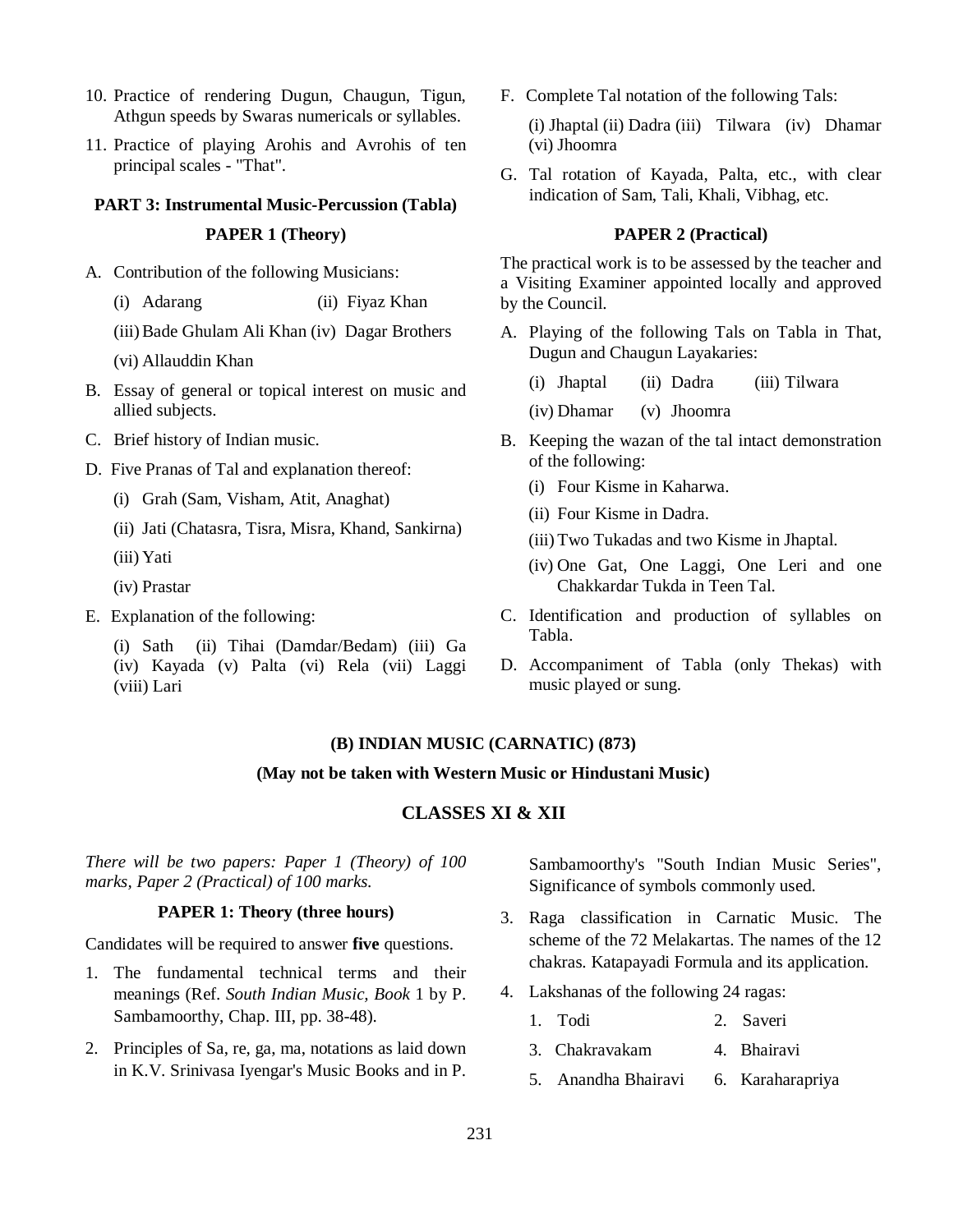- 7. Shri Ranjani 8. Ritigoula 9. Mukhari 10. Harikambhoji 11. Natakuranji 12. Kedaragoula 13. Sahana 14. Kambhoji 15. Yadukulakambhoji 16. Sankarabharana 17. Hamsadhwani 18. Begada 19. Atana 20. Nata 21. Purvakalyani 22. Shanmukhapriya
- 23. Kalyani 24. Saranga
- 5. Manodharma Sangita and its forms Paddati in developing rage alpana and Kapana Svaras.
- 6. Dasavida gamakas (Ten gamakas).
- 7. The scheme of the 35 Talas. Chapu tala and its varieties. Desadi and Madyadi talas, Kriya, Anga. Laya, Gati, Matra (a detailed knowledge of two/ five pranas) shadhangas.
- 8. Musical forms and their association. An advanced knowledge of the following musical forms:
	- 1. Gita 2. Tana Verma
	- 3. Padavarna 4. Kriti

5. Ragamalika 6. Padam

- 7. Javali 8. Tillana
- 9. History of Carnatic Music with special reference to the following composers and theorists including their biographies and their contributions to Carnatic Music. 10 out of 20 must be known.
	- 1. Jayadeva
	- 2. Purandaradas
	- 3. Ramamatya
	- 4. Somanatha
	- 5. Narayana Tirtha
	- 6. Bhadrachala Ramadas
	- 7. Venkatamakhi
	- 8. Kshetrajna
	- 9. Paidala Guruthy Sastri
	- 10. Tyagaraja
	- 11. Muthuswami Dikshitar
- 12. Syama Sastri
- 13. Arunachalam Kavirayar
- 14. Gopalakrishna Gharat
- 15. Svati Tirunal
- 16. Subbaraya Shastri
- 17. Veena Kuppayyar
- 18. Mysore Sadasiva Rao
- 19. Patnam Subramanya Iyar
- 20. Pallavi Seshayyar
- 10. Classification of musical instruments into stringed, wind and percussion group. A general knowledge of the structure of the vina, violin tampuro, gottuvadyam and flute. Tuning of the human voice and the compass of the concert instruments of South India.
- 11. Musical sound and voice. Pitch. Intensity and timbre. Sympathetic vibration. Resonance. Echoes, Musical intervals. Modal shift of tonic. (Grahabhedam).

#### **PAPER 2: (Practical - about 20 minutes)**

The practical work ( in Class XII), is to be assessed by the teacher and a Visiting Examiner appointed locally and approved by the Council.

Two padas of Kshetrajna. One Ragamalika. Two Tillanas. Two Javalis and the following compositions:

- 1. Todi Kaddanna Variki
- 2. Saveri Sankari Sankuru
- 3. Chakravakam Etula Brotuvo
- 4. Bhairavi Neepadamule
- 5. Anandha Bhairavi Nimadi Challaga
- 6. Karaharapriya Pakkala Nilabadi
- 7. Sri Ranjani Marubalka
- 8. Harikambhoji Entharanidaya
- 9. Natakuranji Manasuvishaya nata
- 10. Shana **Rama Ikananu**
- 11. Kambhoji Koniyadina napai
- 12. Sankarabharana Saroja dala netri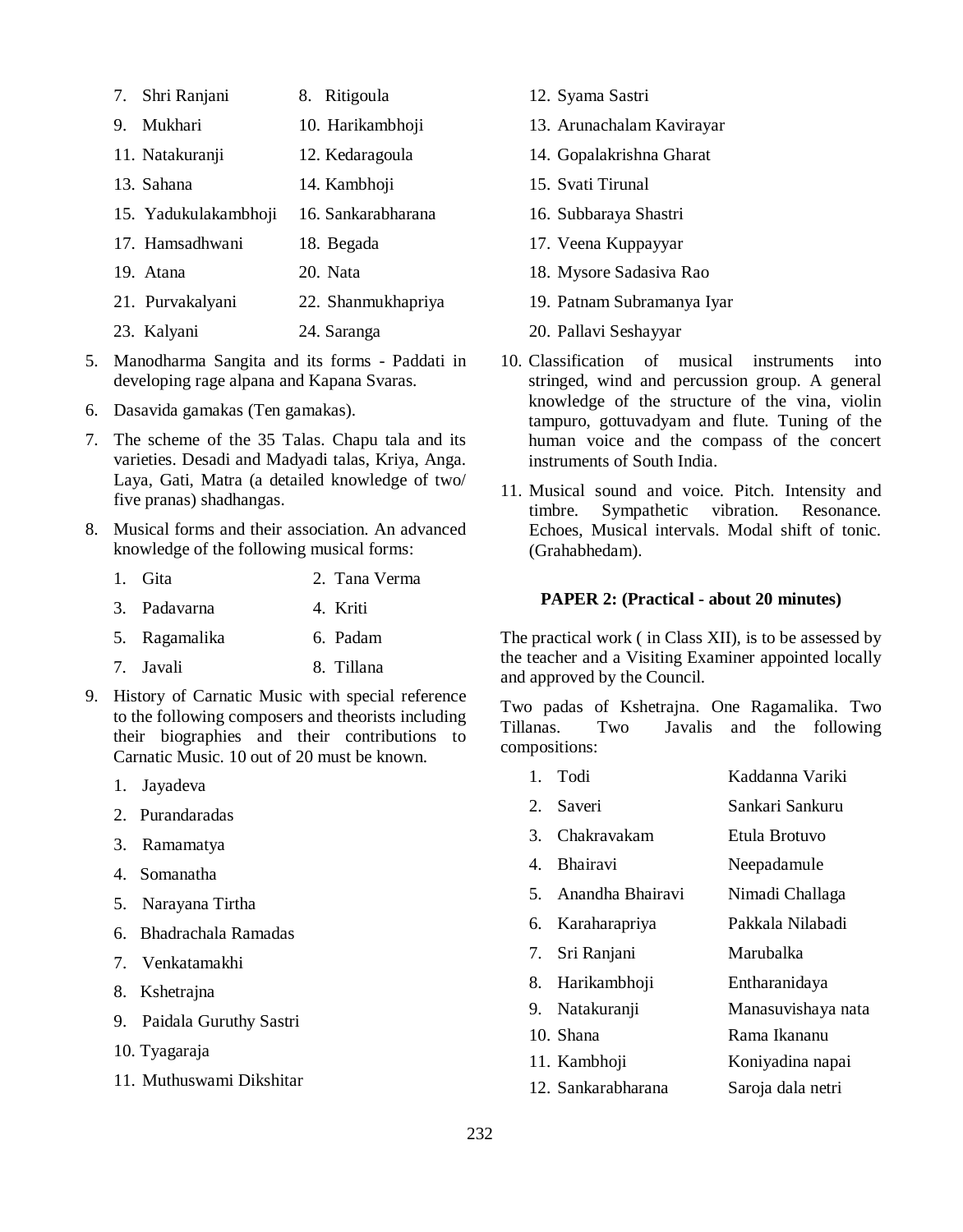- 13. Hamsadhwani Vatapi ganapatim 14. Begada Nadopasana
- 15. Atana Ilalo pranatharthi hara 16. Purvi Kalyani Ninnu Vina gamari 17. Shanmukhapriya Mariveredikkevaraiya rama
- 18. Kalyani Ninnu Vina gati
- 19. Saranga Neevada negana

**Note:** Candidates shall have the option of singing or playing these pieces or other classical pieces of an equal standard.

Candidates shall be expected to know in outline the meaning of at least six songs of the classical composers learnt by them.

- 2. Alapana of the following ragas
	- 1. Todi 2. Saveri
	- 3. Bhairavi 4. Anandha Bhairavi
	- 5. Mohana 6. Kedaragoula
	- 7. Kambhoji 8. Yadukula Kambhoji
	- 9. Sankarabharana 10. Begada
	- 11. Kalyani
- 3. Ability
	- (i) to sing Kalpada swara for the songs learnt in Todi, Bhairavi, Kambhoji, Sankarabharana and Kalyani ragas and in Adi and Rupaka talas;
	- (ii) to sing or play a given musical passage in sa, re, ga, ma notation in any of the prescribed 24 ragas.
	- (iii)to give swaras for musical phrases sung or played;
	- (iv) to recognise ragas from alpanas heard or played; and
	- (v) to recognise the talas of unfamiliar songs heard or played.
- 4. In addition to the individual tests there will also be common ear tests, sight-singing tests and musical dictation at the practical examination.

In the practical examination, candidates may offer vocal music or one of the following:

Vina, Gottuvadyam, Violin, Balakokil, Flute or Nagasvaram. A vocal candidate shall sing to the sruti accompaniment of Tambura. A vocal candidate may sing playing the Tambura himself/herself or he/she may utilise the services of another person to provide the Tambura accompaniment for him/her, provided this other person is not a candidate for this same examination.

## **(C) WESTERN MUSIC (874)**

## **(May not be taken with Carnatic Music or Hindustani Music)**

# **CLASSES XI & XII**

## **Pre-Requisite:**

Candidates for the examination in Western Music will be required to have passed the Practical Examination of the Associated Board of the Royal School of Music, Grade 6, or a more advanced grade.

The syllabus will be examined in two parts, namely, Part A: Aural Tests of 100 marks; Part B: One written paper of three hours of 100 marks

Part A: Aural Tests (candidates will be required to write all six Tests). This will be assessed by a Visiting Examiner appointed locally and approved by the Council.

1. Candidates will be required to write on a monotone, pre-fixing the necessary time signature, a short rhythmical passage beginning on the first beat of a bar. Compound time will not be included. After indicating the speed at which the pulse of the music moves, the Examiner may play the passage twice. After a short interval, he will play it a third and a fourth time.